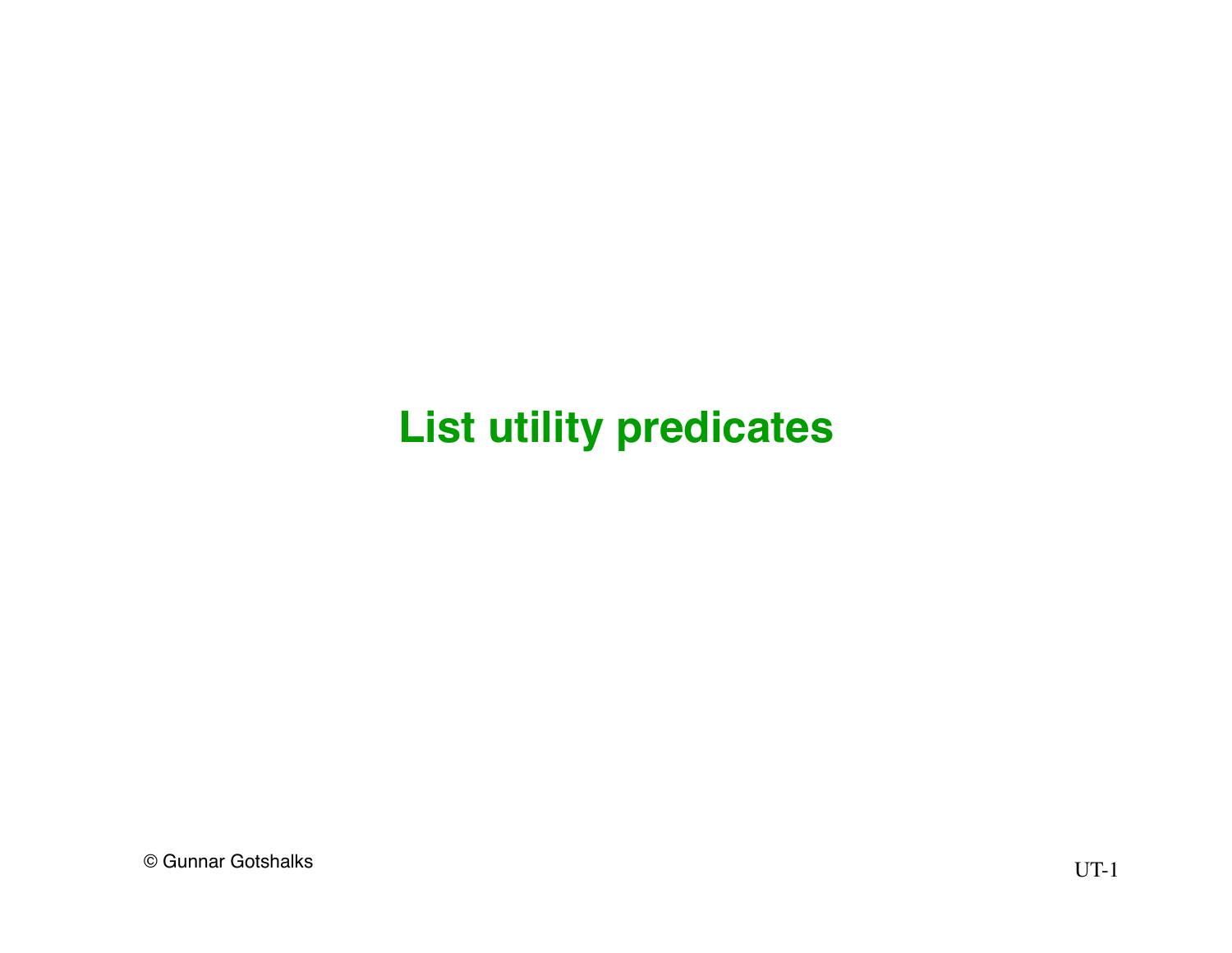### **member ( X , L )**

 $\Diamond$  Item X is a member of the list L.

**Reduce the list – second rule – until first in list – first rule. or empty – no rule so fail –**

**member ( X , [ X | \_ ] ). member ( X , [ \_ | RL ] ) :- member ( X , RL ).**

- ◊ Note the use of the anonymous variable **\_**
	- » **We do not care about the value of the rest in the first rule, nor the value of first in the second rule**
	- » **Typically use it when it is the only instance of that variable in the rule**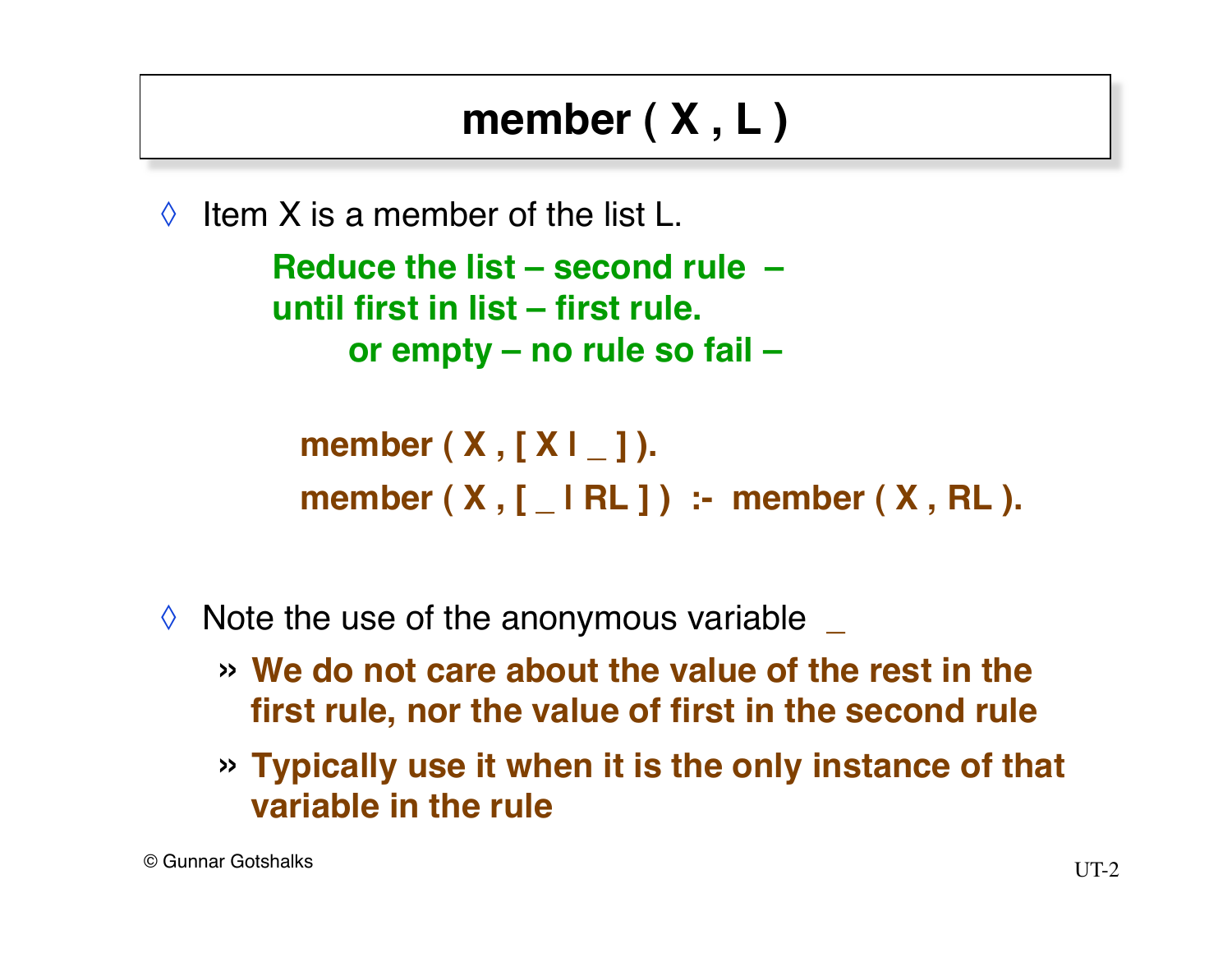# **append ( L1, L2 , R )**

 $\Diamond$  R is the result of appending list L2 to the end of list L1.

```
append ( [ ] , L , L ).
```
– **Appending to nil yields the original list.**

```
append ( [ X | L1 ] , L2 , [ X | L3 ] )
        :- append (L1 , L2 , L3 ) .
```
> **Simultaneous recursive descent on L1 & L3 first of the left list is the first of the result.**

**Pattern L1 = a b c L2 = 2 3 4 5 L3 = a b c 2 3 4 5**  $=$  [ a | [b, c] ]  $=$  [a | [b, c, 2, 3, 4, 5] ]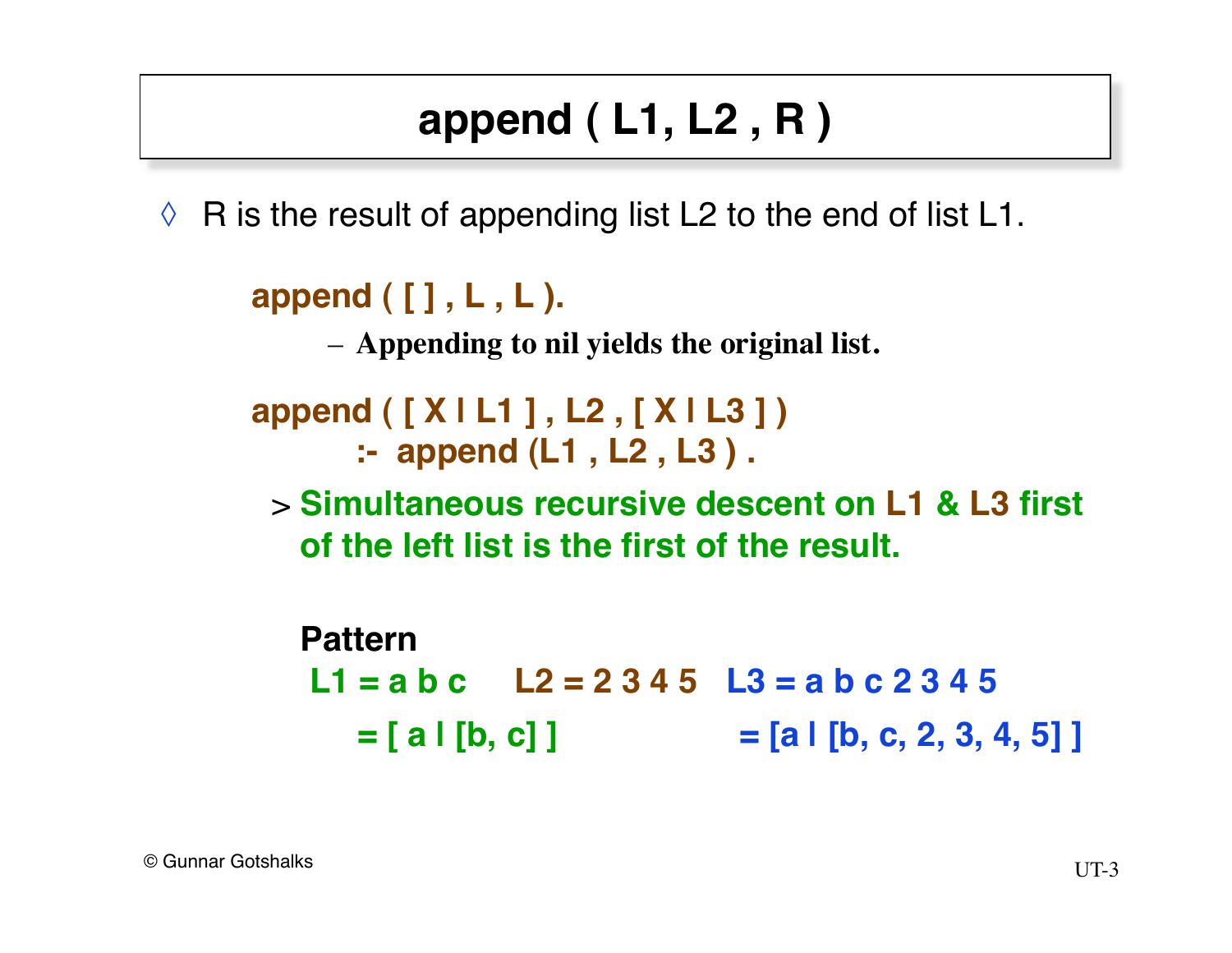# **append ( L1 , L2 , R ) – 2**

 $\Diamond$  Queries – ask for results in all combinations. Not like Java or C where functions are programmed for only one query

**append ( [ 1 , 2 , 3 ] , [ a , b , c ] , R ).**  > **What is the result of appending L1 and L2? append ( L1 , [ a , b , c ] , [ 1 , 2 , 3 , a , b , c ] ).**  > **What L1 gives [ 1 , 2 , 3 , a , b , c ] when appended with [ a , b , c ] ? append ( [ 1 , 2 , 3 ] , L2 , [ 1 , 2 , 3 , a , b , c ] ).**  > **What L2 gives [ 1 , 2 , 3 , a , b , c ] when appended to [ 1 , 2 , 3 ] ?**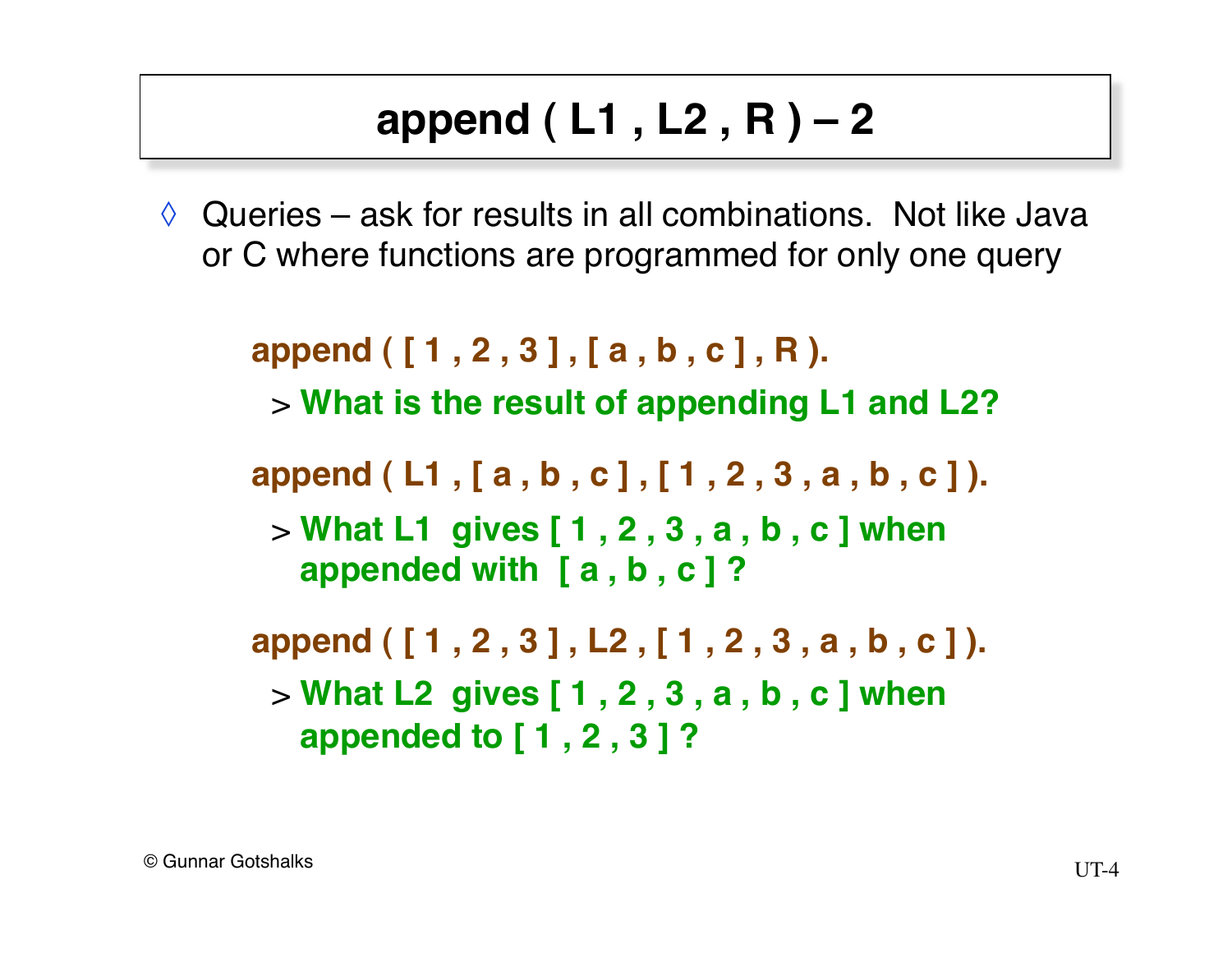### **append ( L1 , L2 , R ) – 3**

**append ( L1 , L2 , [ 1 , 2 , 3 , a , b , c ] ).** 

> **What L1 and L2 gives [ 1 , 2 , 3 , a , b , c ] when L2 is appended to L1?**

**append ( L1 , L2 , R ).** 

> **What L1 and L2 give R? Infinite number of answers**

**append ( Before , [Middle | After] , List ).** 

> **If middle is defined we can get the before and after**

**append ( Before , [4 | After] , [1,2,3,4,5,6,7] ).**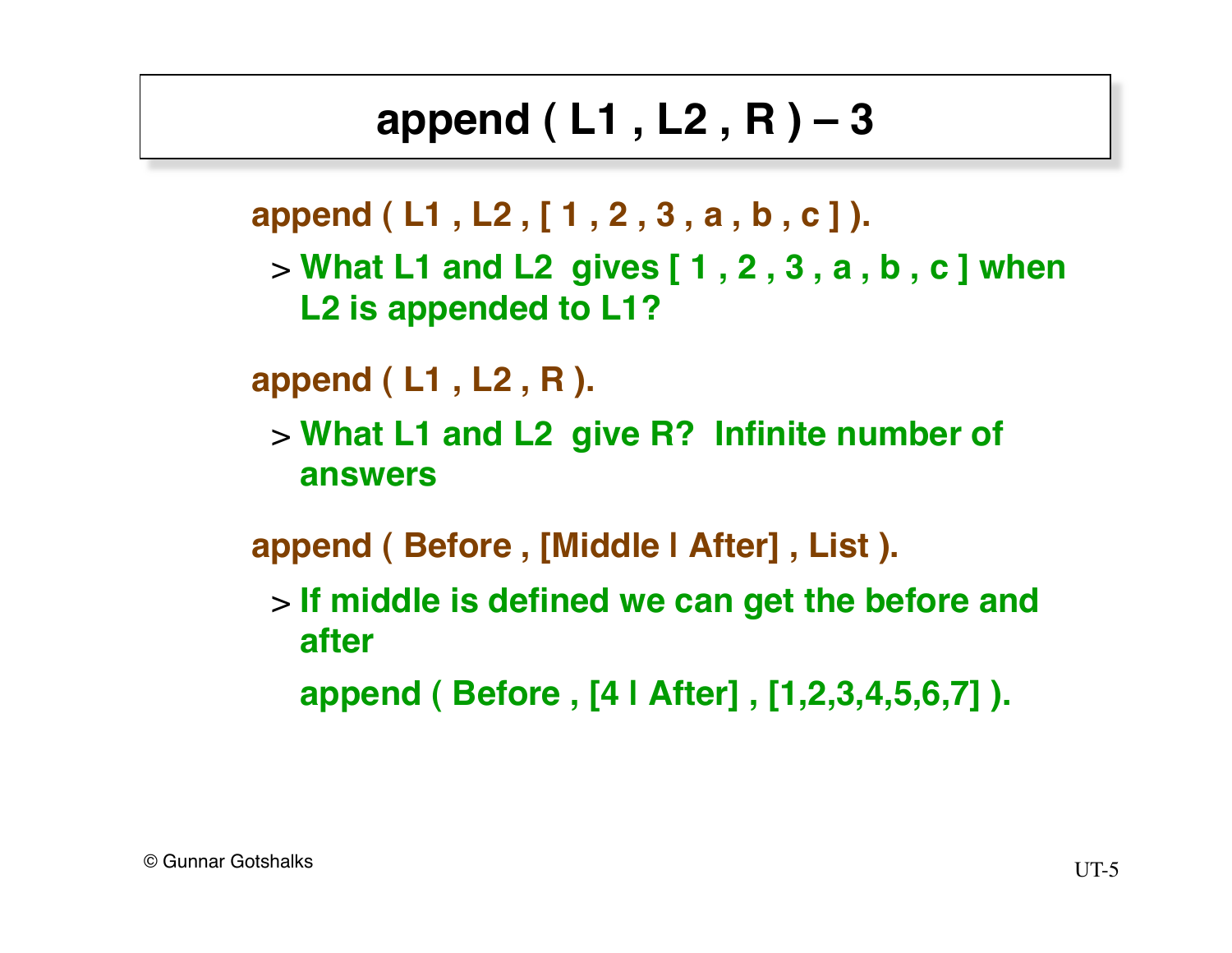#### **Last predicate defined using append**

◊ Define the predicate **Last ( Item , List )** that asserts Item is the last element of the list **List**.

```
Last ( Item , List ) :- append ( \angle , [ Item ] , List ) .
```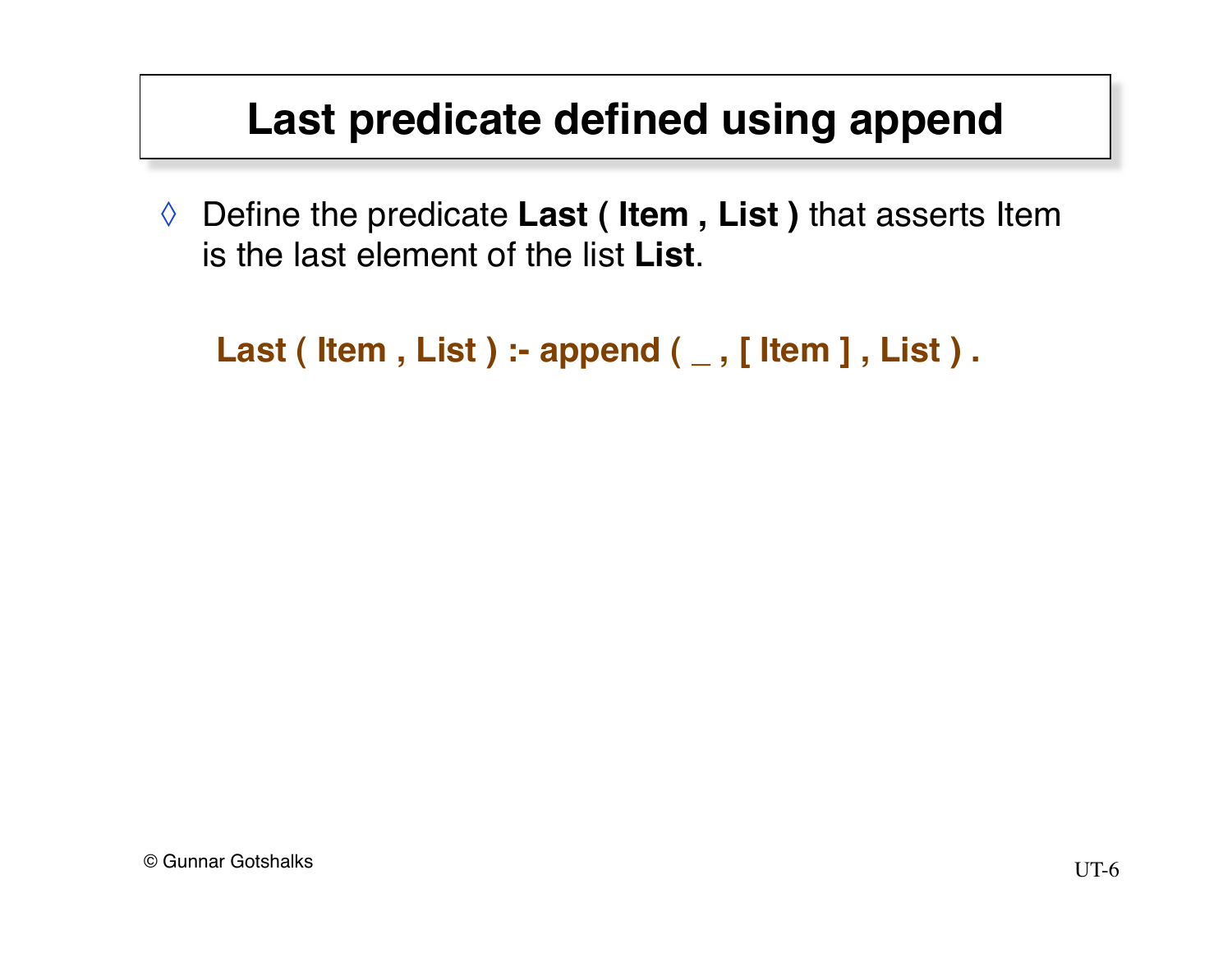#### **Shift predicate using append**

◊ Define the predicate **shift ( List , Shifted )** that asserts Shifted is the **List** rotated by one element to the left.

```
shift ( [ Head | Tail ] , Shifted ) :-
         append ( Tail , [ Head ] , Shifted ) .
```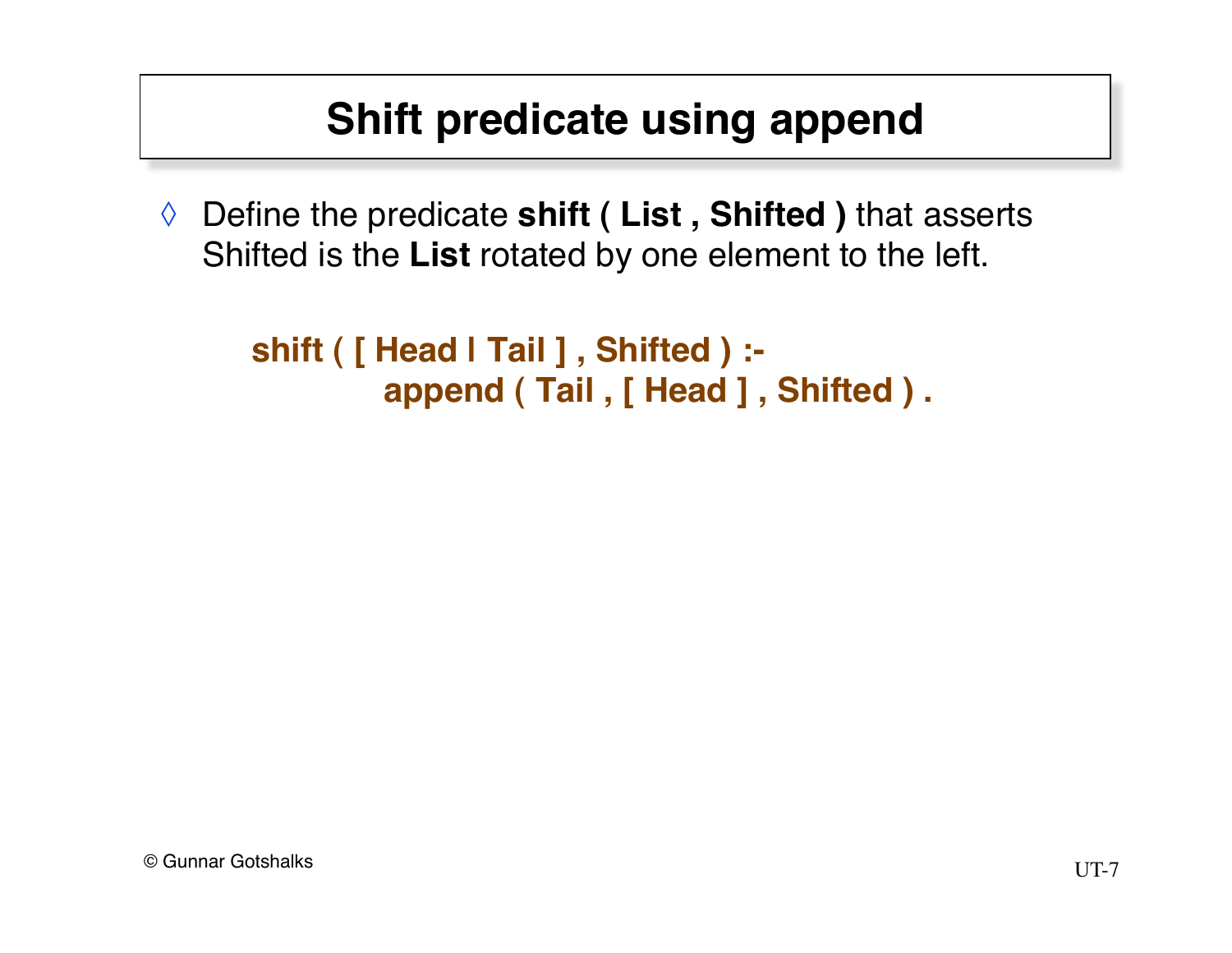#### **Reverse predicate using append**

◊ Define the predicate **reverse ( List , ReversedList )** that asserts **ReversedList** is the **List** in reverse order.

```
reverse ( [ ] , [ ] ) .
reverse ( [Head | Tail ] , Reversed ) :-
      reverse ( Tail , ReversedTail ) ,
      append ( ReversedTail , [ Head ] , Reversed ) .
```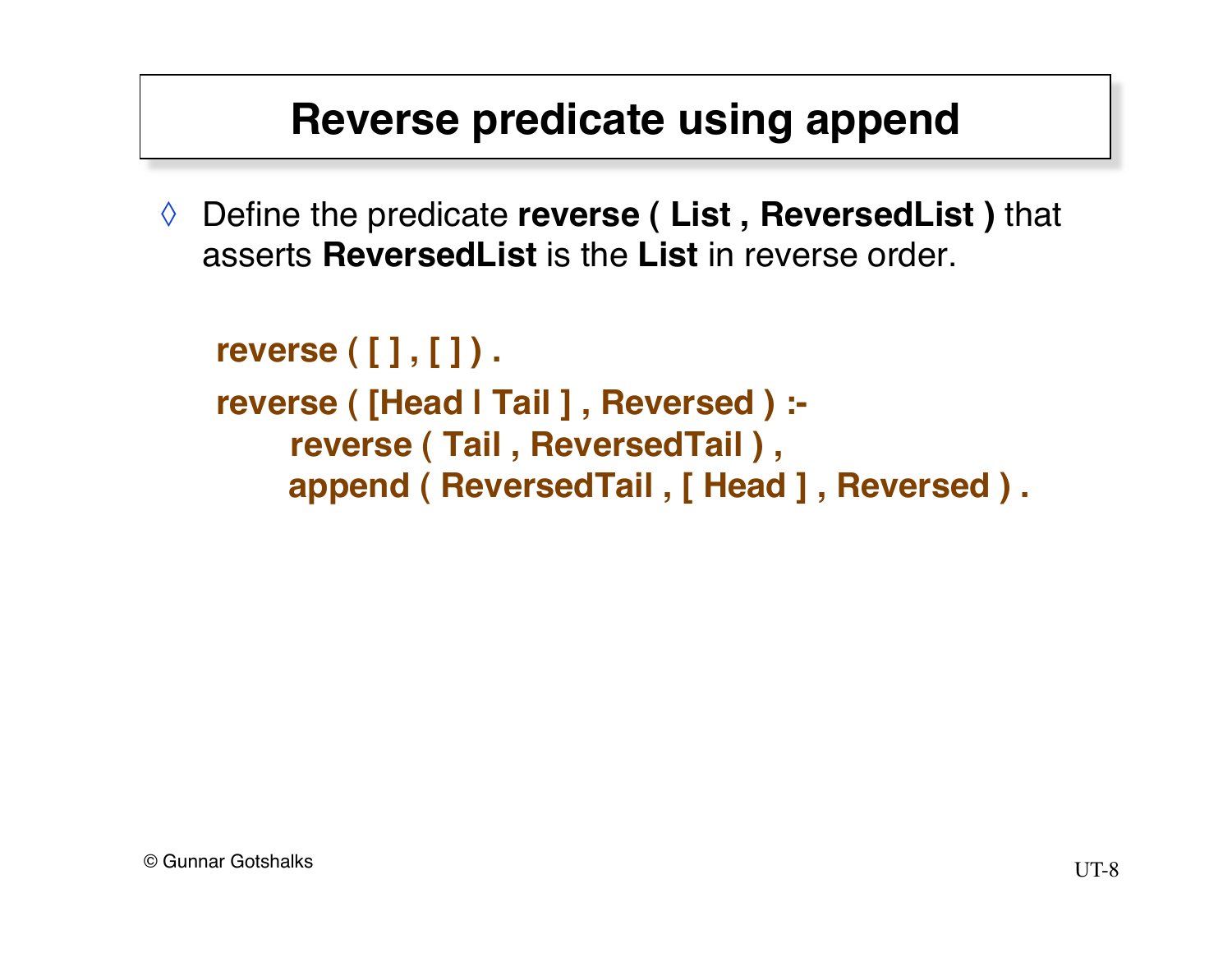### **Trace – append ( P, [ a ] , [ 1 , 2 , 3 , a ] )**

◊ Variables are renamed every time a rule is used for matching

```
append ( [ ] , L , L ). 
append ( [ X | L1 ] , L2 , [ X | L3 ] )
         :- append ( L1 , L2 , L3 ).
```
 $\Diamond$  Try to match rule 1  $P = []$   $[a] = L_1$   $[1,2,3,a] = L_1$ 

From query = From rule

 $\Diamond$  1 – Fail, try to match rule 2 **P = [X\_2 | L1\_2] [a] = L2\_2 [1,2,3,a] = [X\_2 | L3\_2]**  $\rightarrow$  **Succeed with X\_2 = 1 L2\_2 = [a] L3\_2 = [2,3,a]**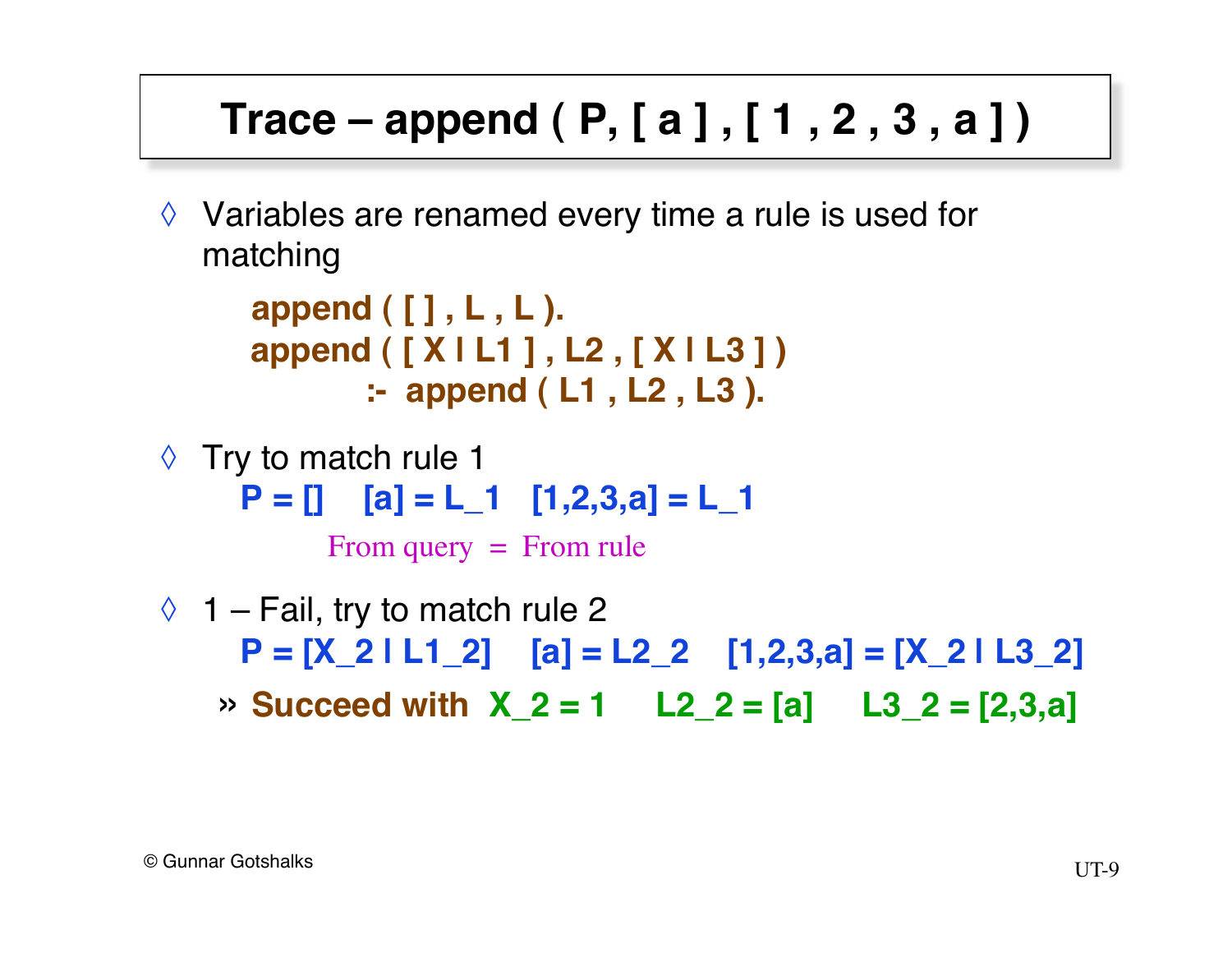#### **Trace – append ( P, [ a ] , [ 1 , 2 , 3 , a ] ) – 2**

**append ( [] , L , L ). append ( [ X | L1 ] , L2 , [ X | L3 ] ) :- append ( L1 , L2 , L3 ).** 

- ◊ Try to match rule 1 **append(L1\_2, [a], [2,3,a])**   $L1_2 = [$   $[a] = L_3$   $[2,3,a] = L_3$
- $\Diamond$  2 Fail, try to match rule 2 L1  $2 = [X_4 | L1_4]$   $[a] = [2_4 [2,3,a] = [X_4 | L3_4]$  $\rightarrow$  **Succeed with X** 4 = 2 L2 4 = [a] L3 4 = [3,a]
- ◊ Try to match rule 1 **append(L1\_4, [a], [3,a])**   $L1_4 = []$   $[a] = L_5$   $[3,a] = L_5$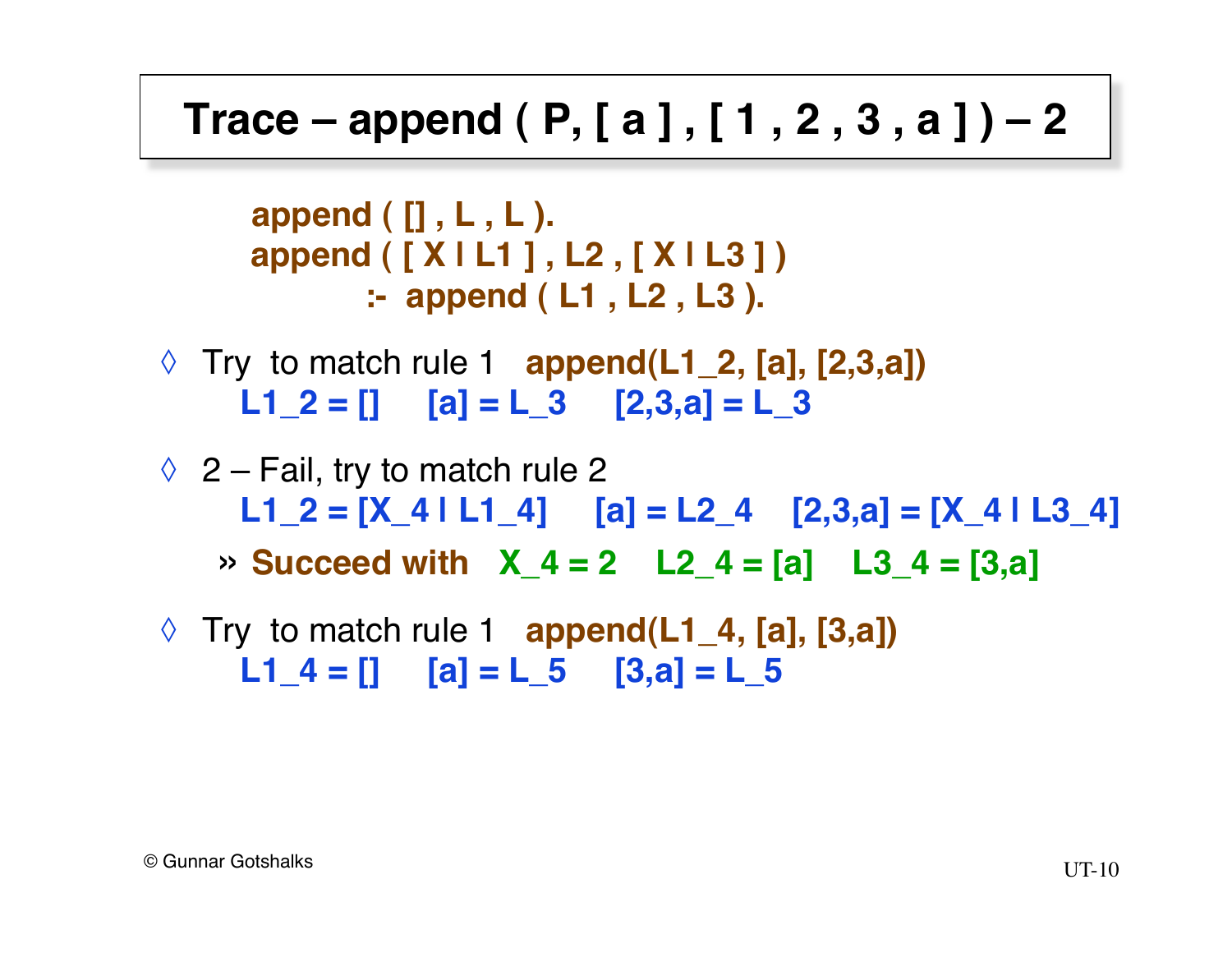#### **Trace – append ( P, [ a ] , [ 1 , 2 , 3 , a ] ) – 3**

**append ( [] , L , L ). append ( [ X | L1 ] , L2 , [ X | L3 ] ) :- append ( L1 , L2 , L3 ).**

 $\Diamond$  3 – Fail, try to match rule 2  **L1\_4 = [X\_6 | L1\_6] [a] = L2\_6 [3,a] = [X\_6 | L3\_6]**

 $\rightarrow$  Succeed with  $\alpha$  6 = 3 L2 6 = [a] L3 6 = [a]

- ◊ Try to match rule 1 **append(L1\_6, [a], [a])**   $L1_6 = []$   $[a] = L_7$   $[a] = L_7$
- ◊ Succeed, recursion stops, backtrack and substitute values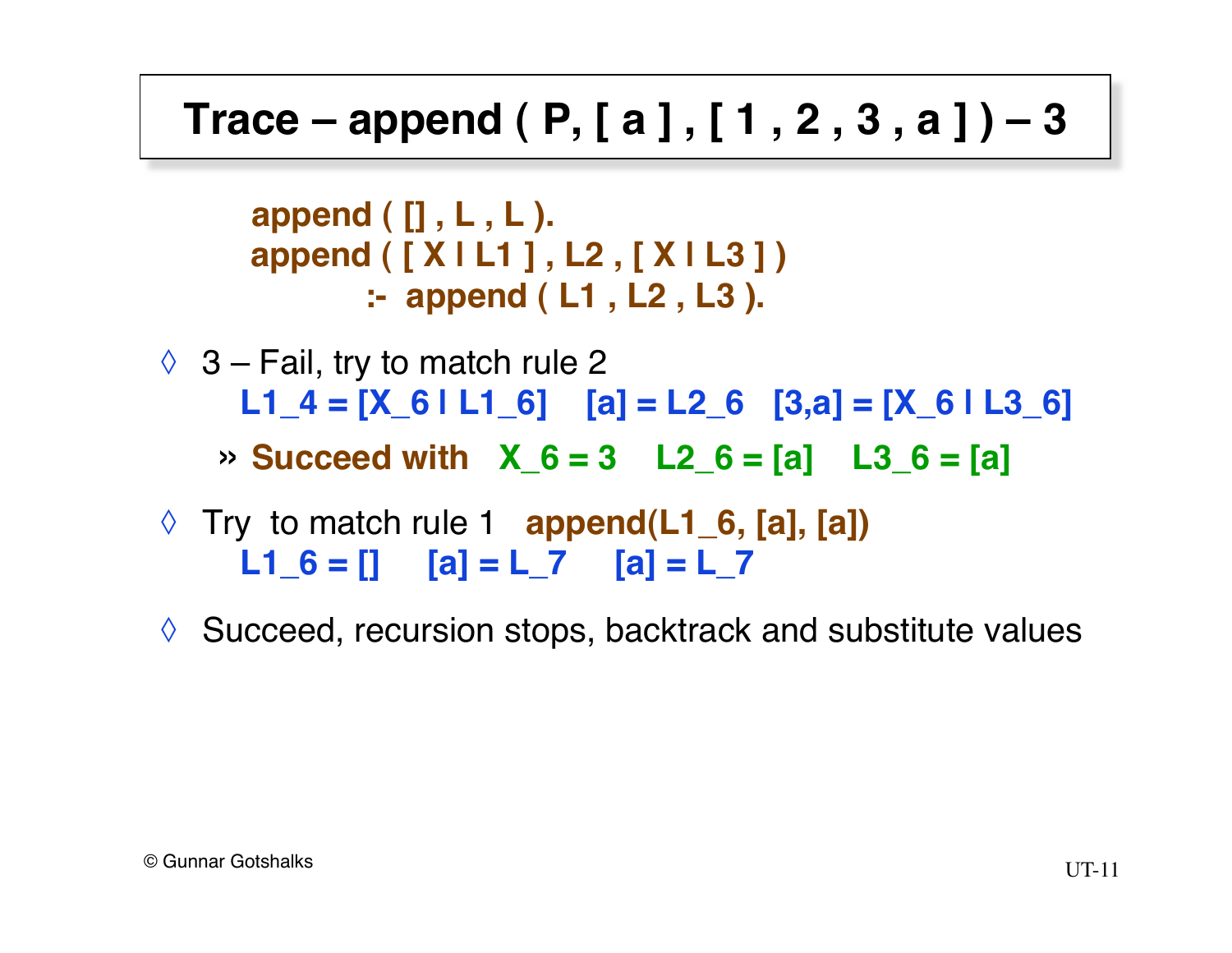#### **Trace – append ( P, [ a ] , [ 1 , 2 , 3 , a ] ) – 4**

- ◊ In step 3 **L1 \_4 = [ 3 | [] ] = [3]**
- $\Diamond$  In step 2 we had  **L1\_2 = [X\_4 | L1\_4] L2\_4 = [a] [2,3,a] = [X\_4 | L3\_4]**  $\rightarrow$  **Succeed with X\_4 = 2 L2\_4 = [a] L3\_4 = [3,a]** » **and from Step 3 L1\_4 = [3]** » **Thus L1\_2 = [2, 3]**  $\Diamond$  In step 1 we had **P = [X\_2 | L1\_2] [a] = L2\_2 [a,1,2,3] = [X\_2 | L3\_2]**  $\rightarrow$  **Succeed with X\_2 = 1 L2\_2 = [a] L3\_2 = [2,3,a]** » **and from Step 2 L1\_2 = [2, 3]** » **Thus P = [1, 2, 3]**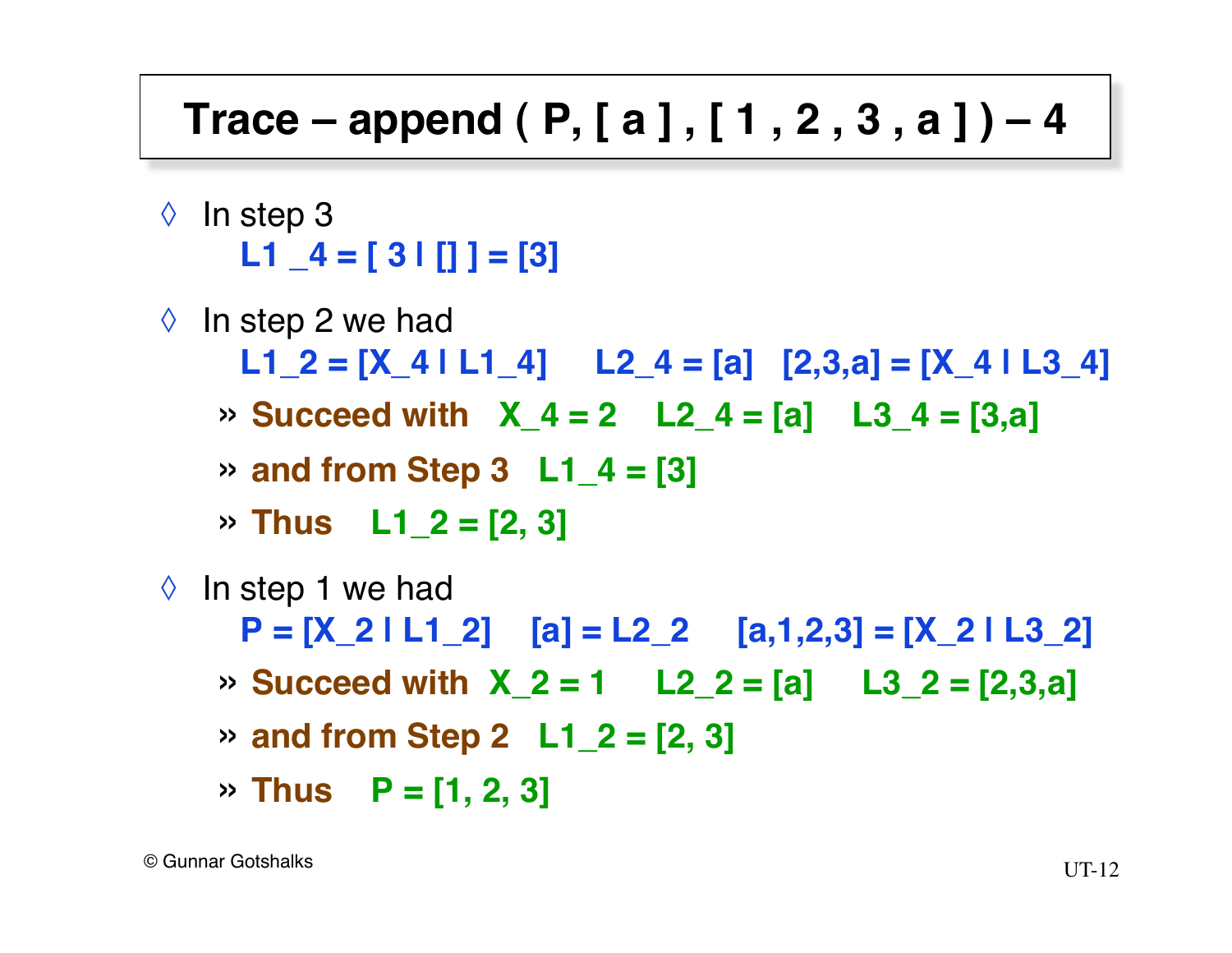### **delete ( X , L , R )**

 $\Diamond$  R is the result of deleting item X from the list L.

**Remove if first in the list.**

**delete ( X , [ X | R ] , R ).**

**If not the first then remove from the next smaller sublist.**

**delete ( X , [ Y | L ] , [ Y | R ] ) :- delete ( X , L , R )**

**The SWI Prolog built-in predicate delete does not work as the above definition. Arguments are in a different order and have different meaning.**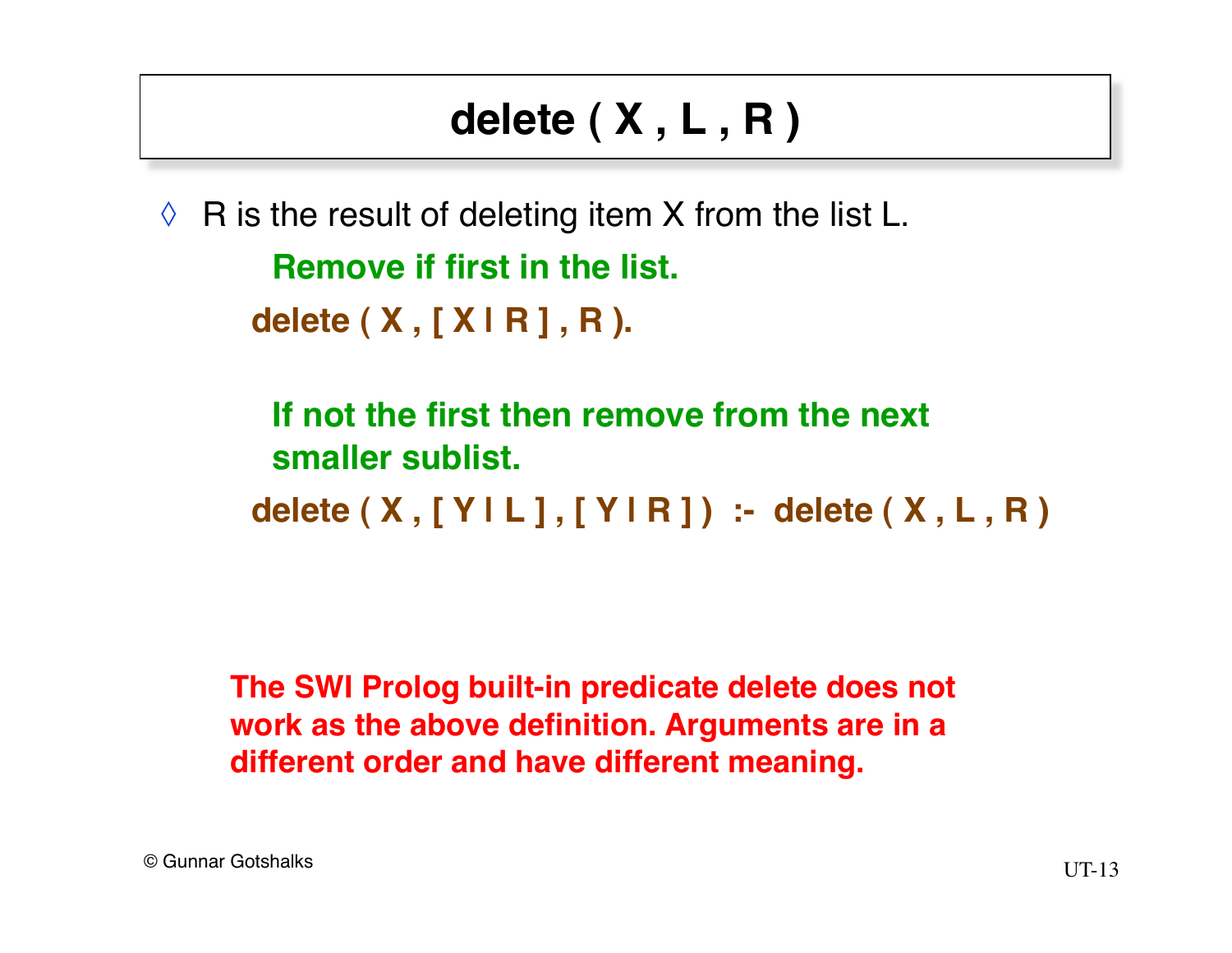## **prefix ( P , L )**

◊ **P** is a prefix of the list **L**. It can be defined using append as follows.

```
prefix ( P , L ) :- append ( P , _ , L ).
```
> **P is a prefix of L if something, including nil, can be suffixed to P to form L.**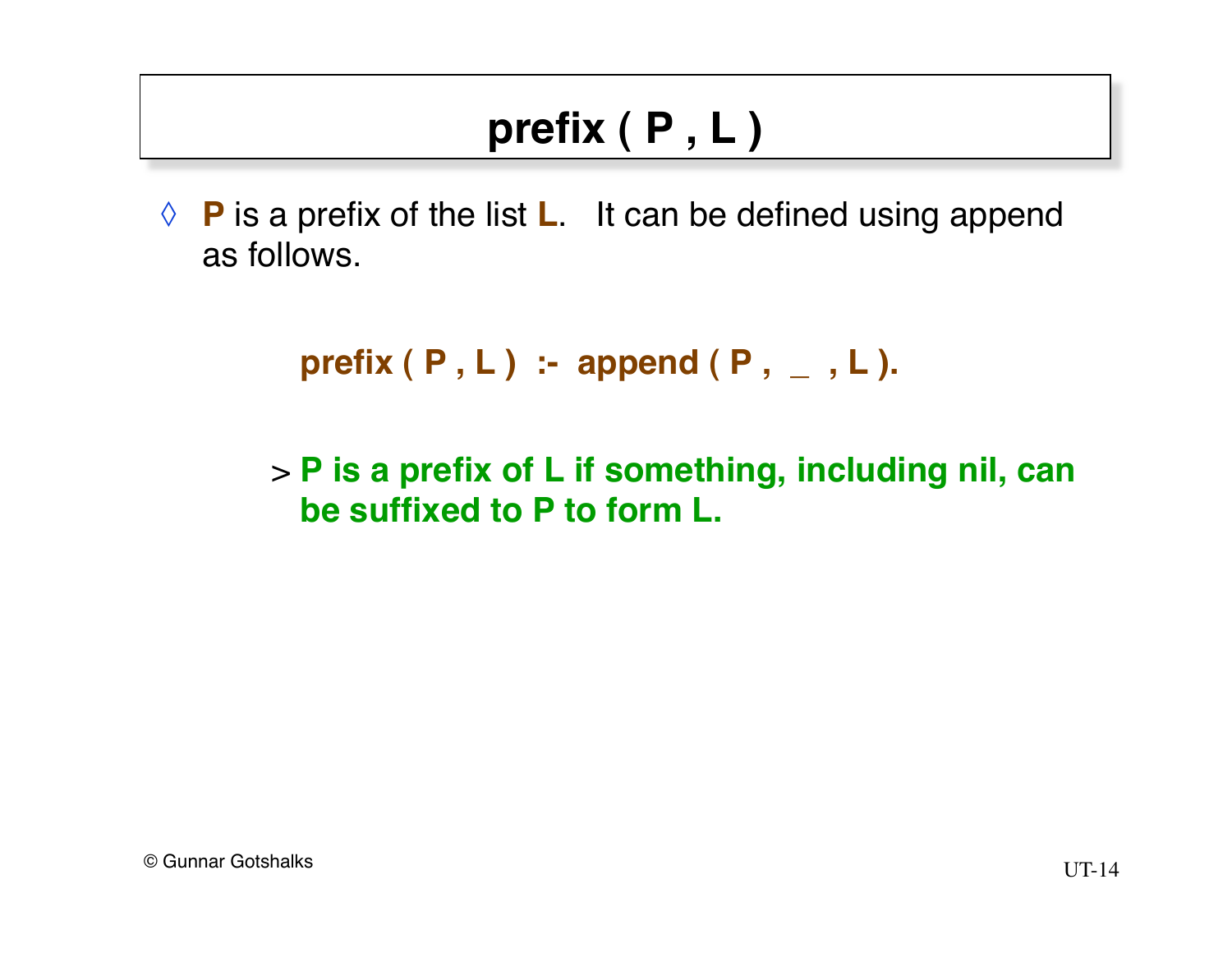# **prefix ( P , L ) – 2**

 $\Diamond$  We can define prefix in terms of itself as follows.

**List PPPPPPXXXXX** ==> **XXXXX Prefix YYYYYY** - Empty <sup>2222</sup>224 Check equality until Prefix is exhausted.

- $\Diamond$  The base case is having the empty list as the prefix. **prefix ( [ ] , \_ ).**
- $\Diamond$  The recursive case is having the first items on the prefix and the list being the same and the reduced prefix and list satisfy the prefix property.

```
prefix ( [A | B ] , [ A | C ] ) :- prefix ( B , C ).
```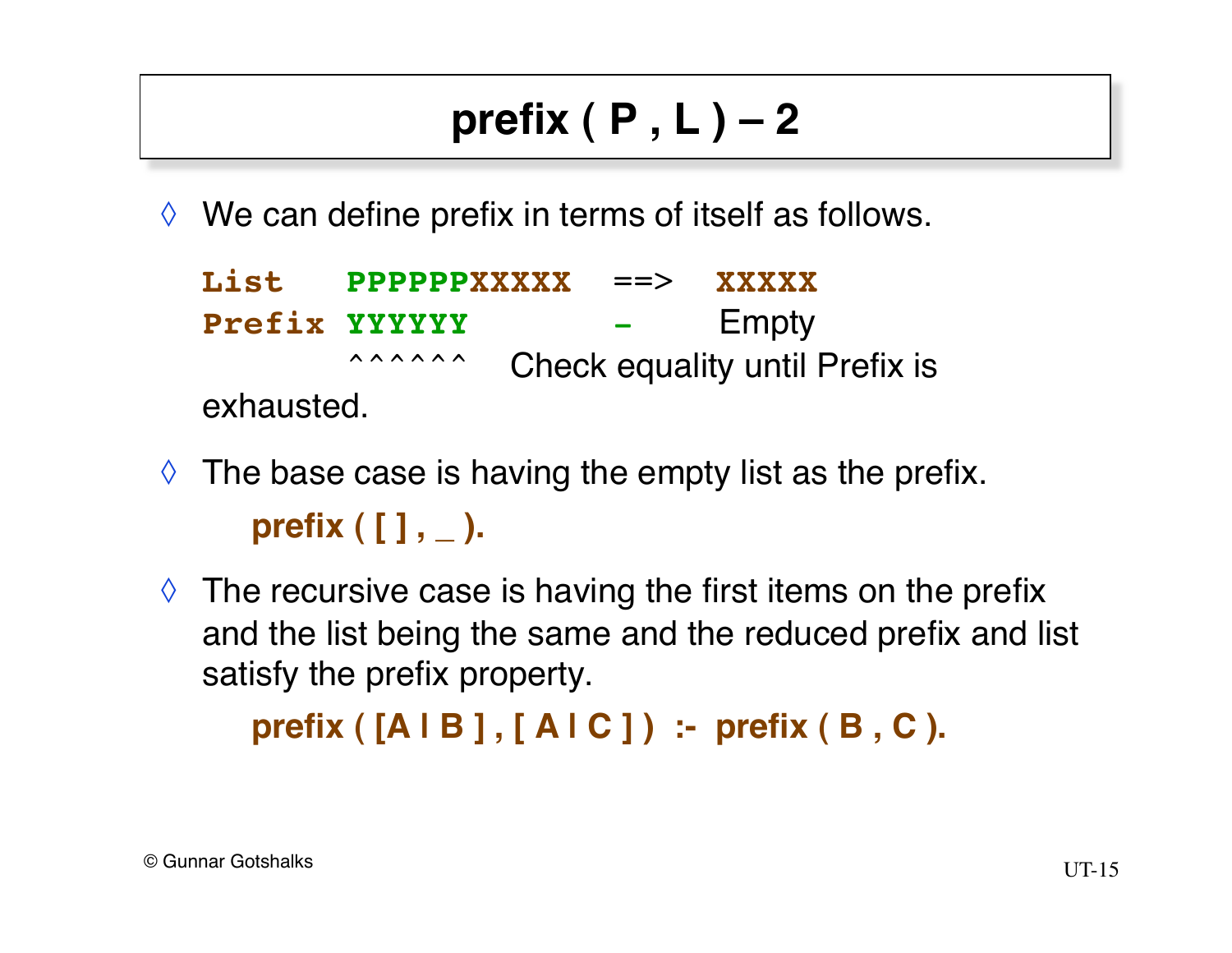## **suffix ( S , L )**

◊ **S** is a suffix of the list **L**. It can be defined using append as follows.

```
suffix (S, L) :- append (, S, L).
```
> **S is a suffix of L if something, including nil, can be prefixed to S to form L.**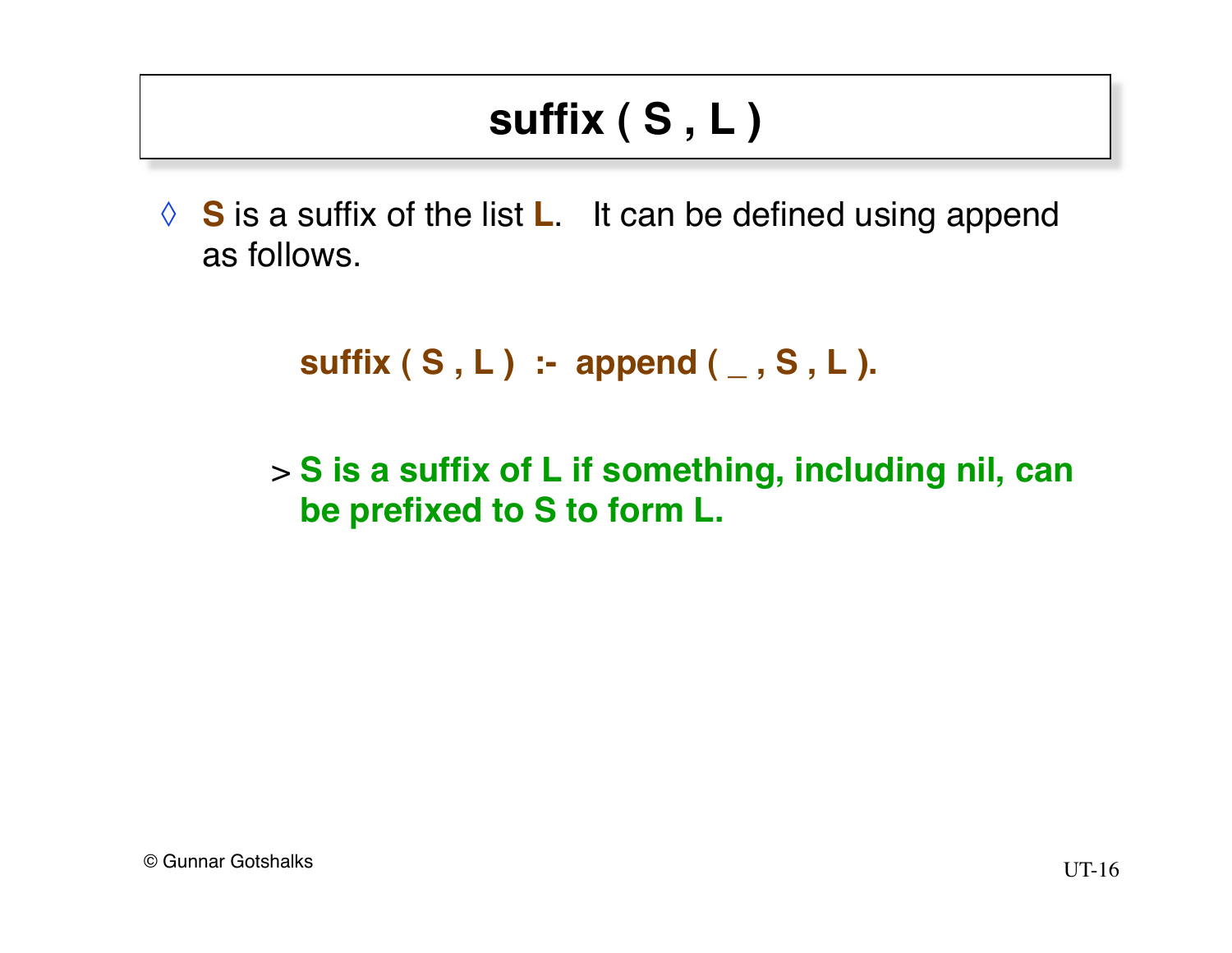# **suffix ( S , L ) – 2**

 $\Diamond$  We can define suffix in terms of itself as follows.

|        | List PPPPPPXXXXX ==> XXXXX |  |                                     |
|--------|----------------------------|--|-------------------------------------|
| Suffix | <b>XXXXX</b>               |  | <b>YYYYY</b>                        |
|        | <b>AAAAAA</b>              |  | Reduce the prefix part of the List. |

 $\Diamond$  In the base case the suffix is the list.

**suffix ( L , L ).**

 $\Diamond$  The recursive case is to reduce the size of the prefix of the list.

**suffix ( S , [ \_ | L ] ) :- suffix ( S , L ).**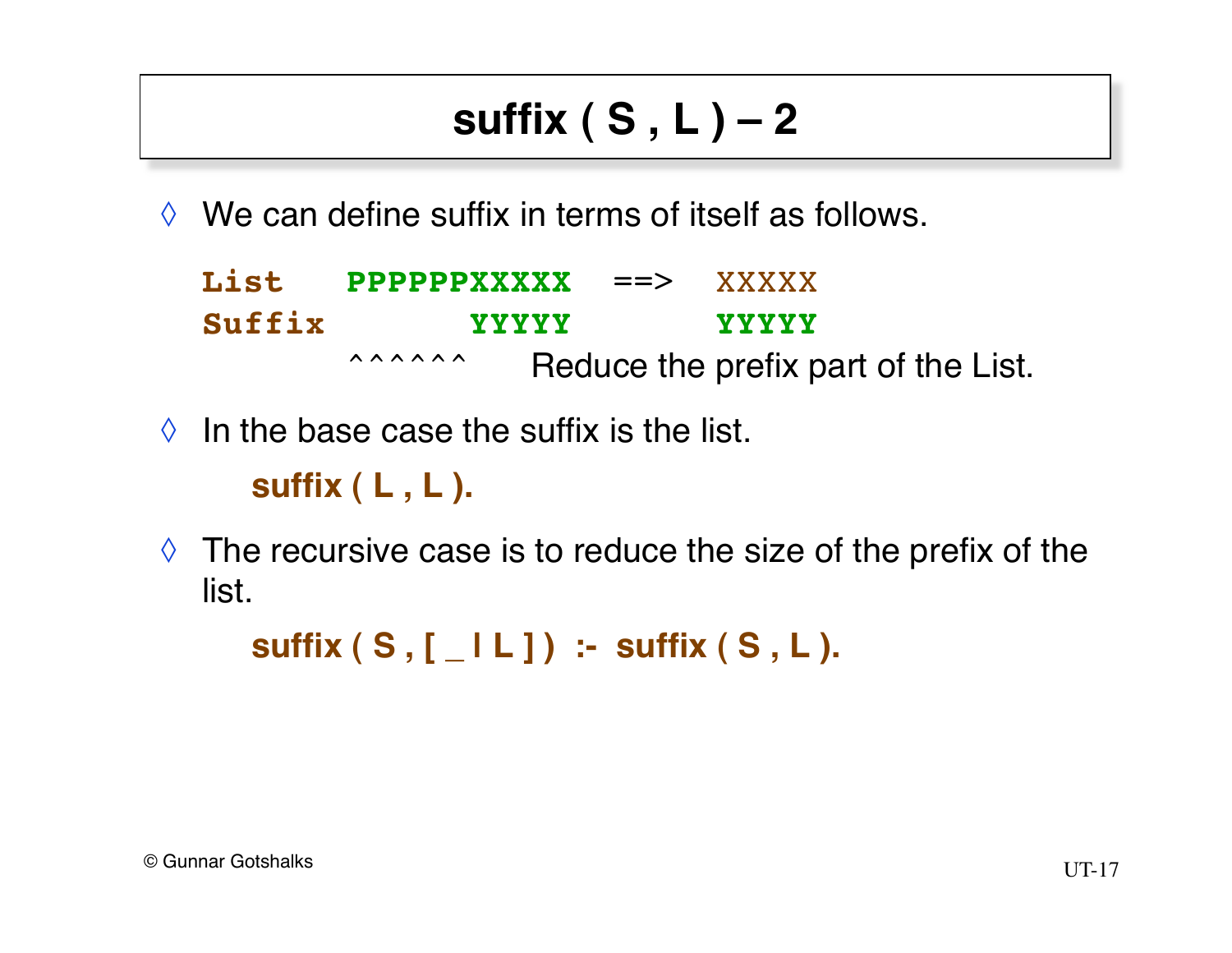## **sublist ( S , L )**

 $\Diamond$  S is a sublist of L can be defined using append as follows.

```
sublist ( S , L ) :- append ( _ , S , Lt ) ,
                      append ( Lt , _ , L ).
```
> **S is a sublist of L if something, including nil, can be prefixed to S to form the list Lt**

> **And something, including nil, can be suffixed to Lt to form L.**

◊ In other words, **S** is a sublist of **L** if there exists a prefix **P** to **S** and a suffix **T** to **S** such that **L = P || S || T**

> **where || means concatenate.**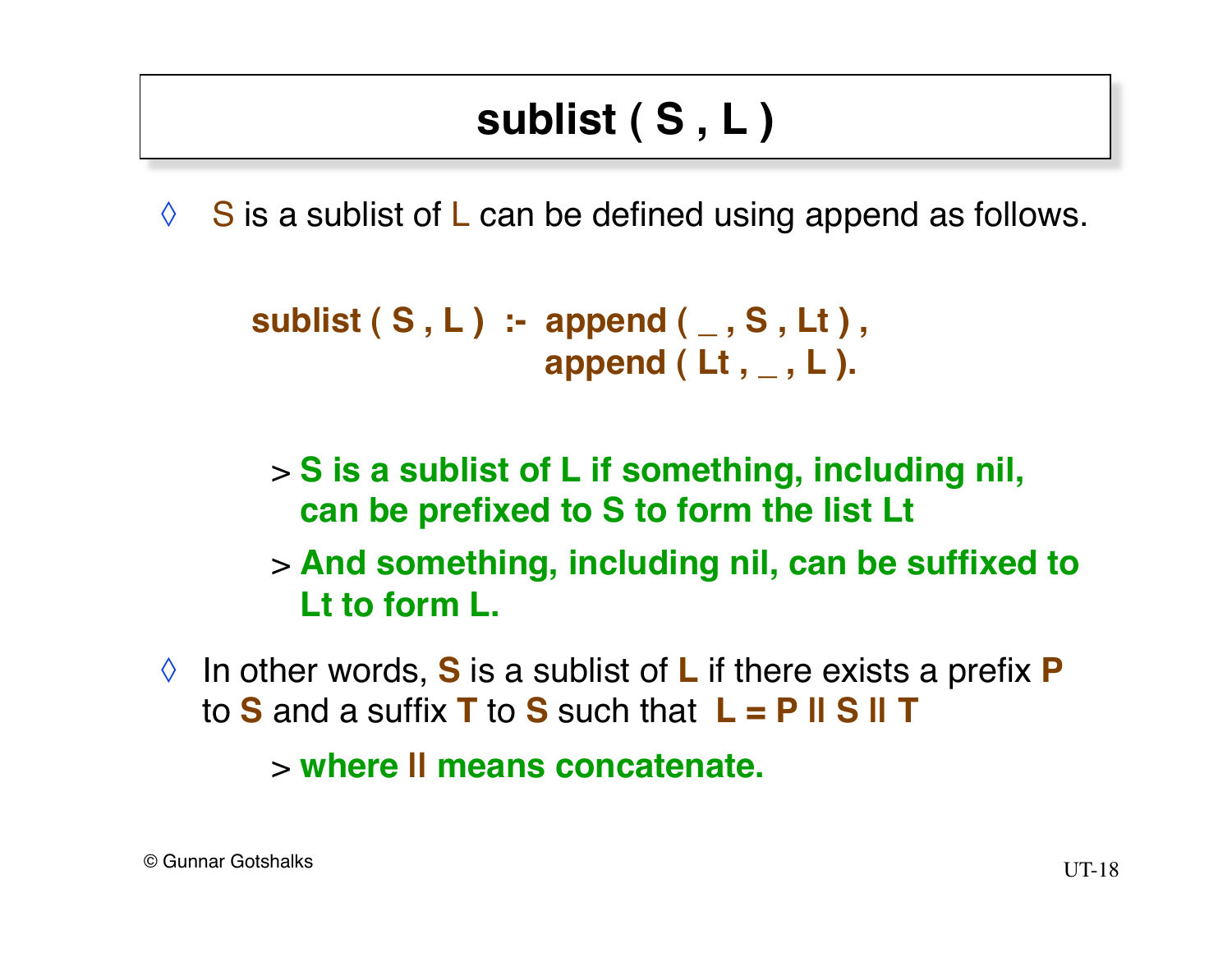## **sublist(S,L)**

 $\Diamond$  We can define sublist in terms of itself and prefix as follows.

**List PPPPSSSSSXXXXXX** ==> **SSSSSXXXXXX Sublist YYYYY YYYYY** <sup>222</sup> Arr Reduce the prefix part of the List.

- $\Diamond$  In the base case the sublist is the prefix of the list. **sublist ( S , L ) :- prefix ( S , L ).**
- $\Diamond$  The recursive case is to reduce the size of the prefix of the list.

**sublist (S , [ \_ | L ] ) :- sublist ( S , L ).**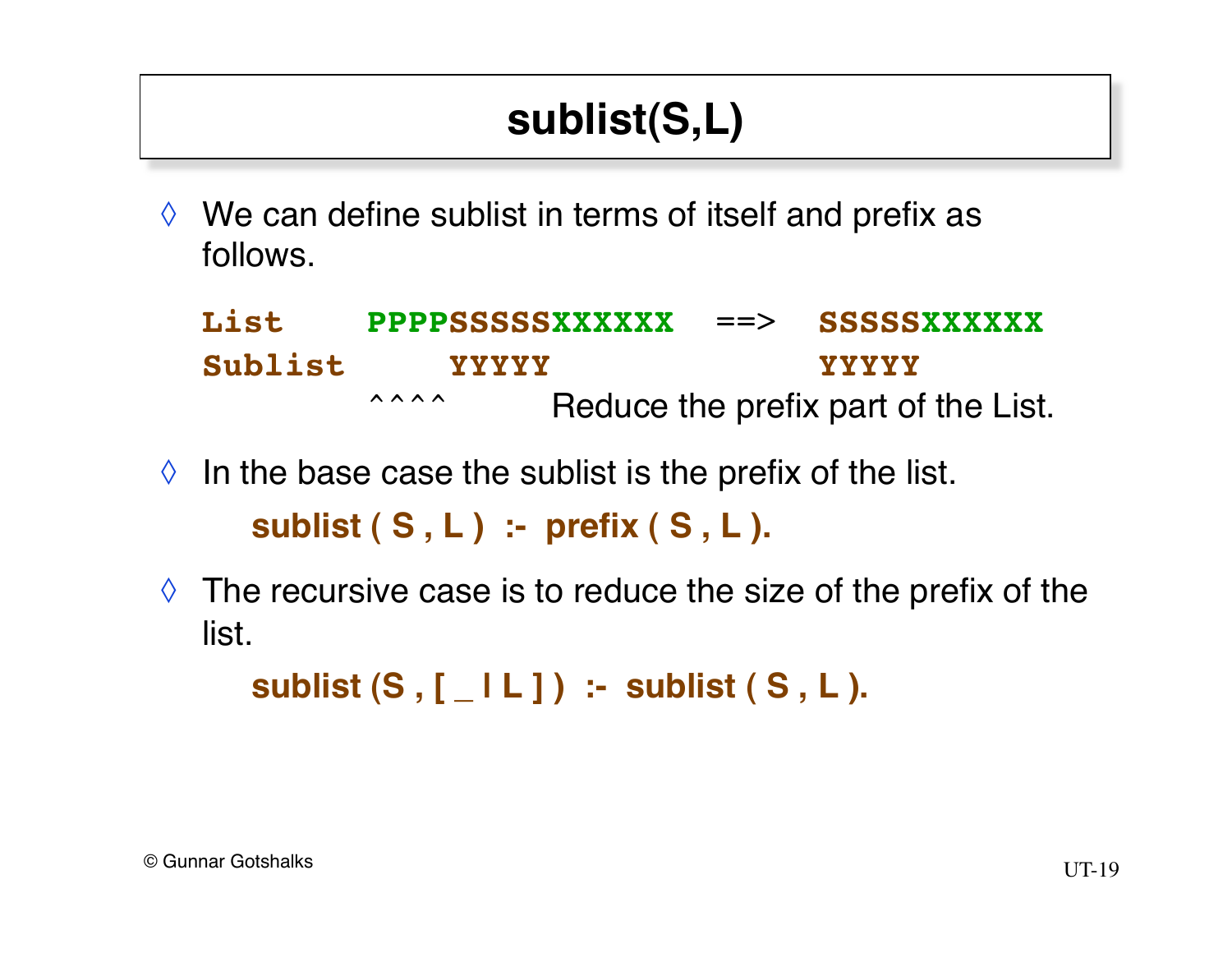#### **removeAllTop (Item, List, Result)**

◊ Asserts that **Result** is **List** with all occurrences of **Item** removed from the top level of **List** .

```
removeAllTop (_, [], []).
```

```
removeAllTop (Item, [Item | Lt], R) :-
       removeAllTop (Item, Lt, R).
```

```
removeAllTop (Item, [H | Lt], [H | Rt]) :-
        Item \equiv H,
        removeAllTop (Item, Lt, Rt).
```